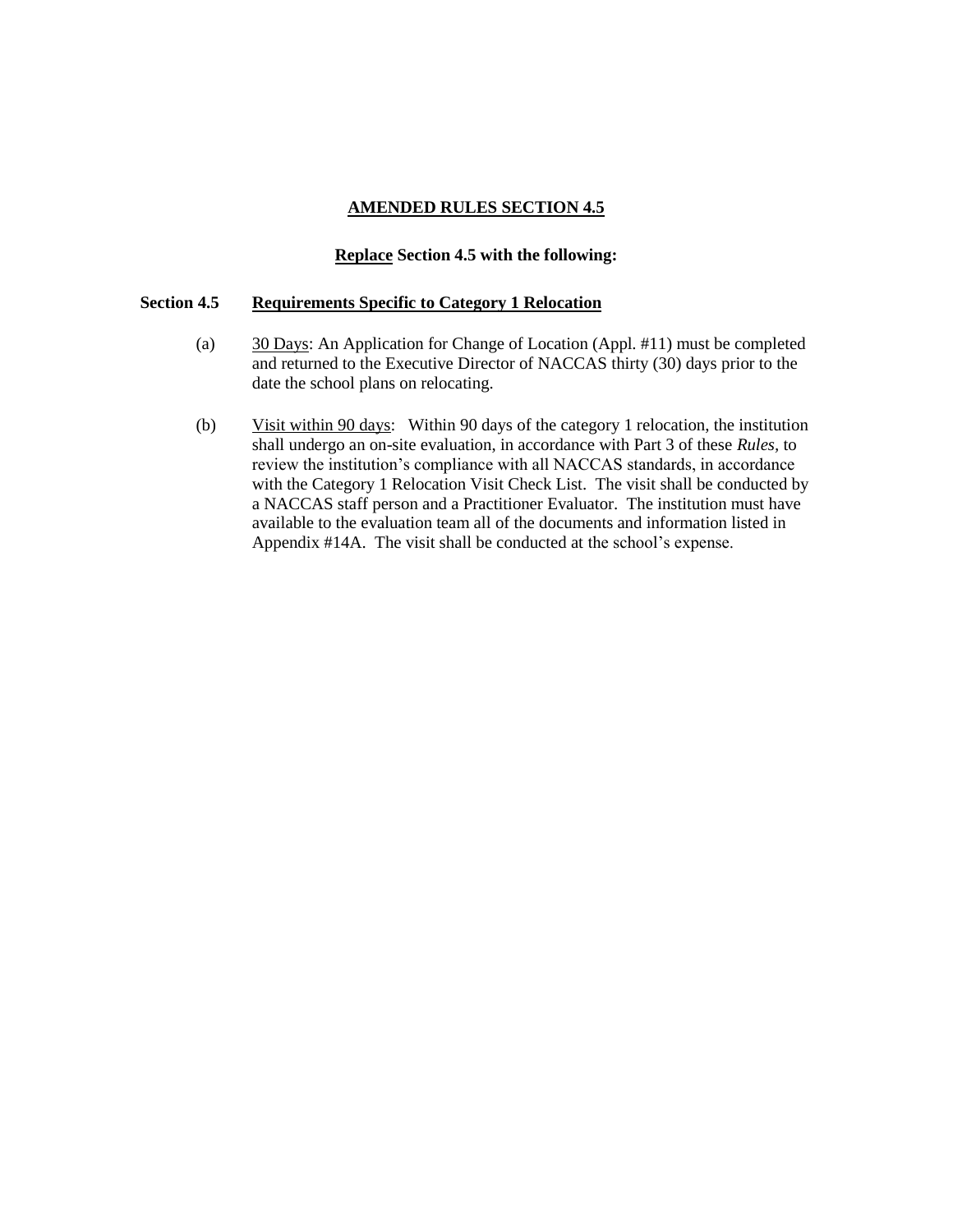### **Add new Sec. 4.14(h) as follows:**

### **Section 4.14 Teach-Out and Teach-Out Agreements**

- (h) For purposes of these Rules, the term "Teach-Out Event" shall mean the occurrence of any one or more of the following events involving a NACCASaccredited institution:
	- 1. The U.S. Department of Education notifies the Commission that the Secretary of Education has initiated an emergency action against the institution, in accordance with section  $487(c)(1)(G)$  of the Higher Education Act (or a successor statute)(the "HEA"), or an action to limit, suspend, or terminate an institution participating in any title IV, HEA program, in accordance with section  $487(c)(1)(F)$  of the HEA (or a successor Statute), and that a Teach-Out Plan is required.
	- 2. The Commission acts to withdraw the accreditation of the institution.
	- 3. The Commission acts to place the institution's accreditation on Probation.
	- 4. The institution notifies the Commission that it intends to (a) cease operations entirely or (b) cancel a program after students are enrolled.
	- 5. A State licensing or authorizing agency notifies the Commission that an institution's license or legal authorization to provide an educational program has been or will be revoked.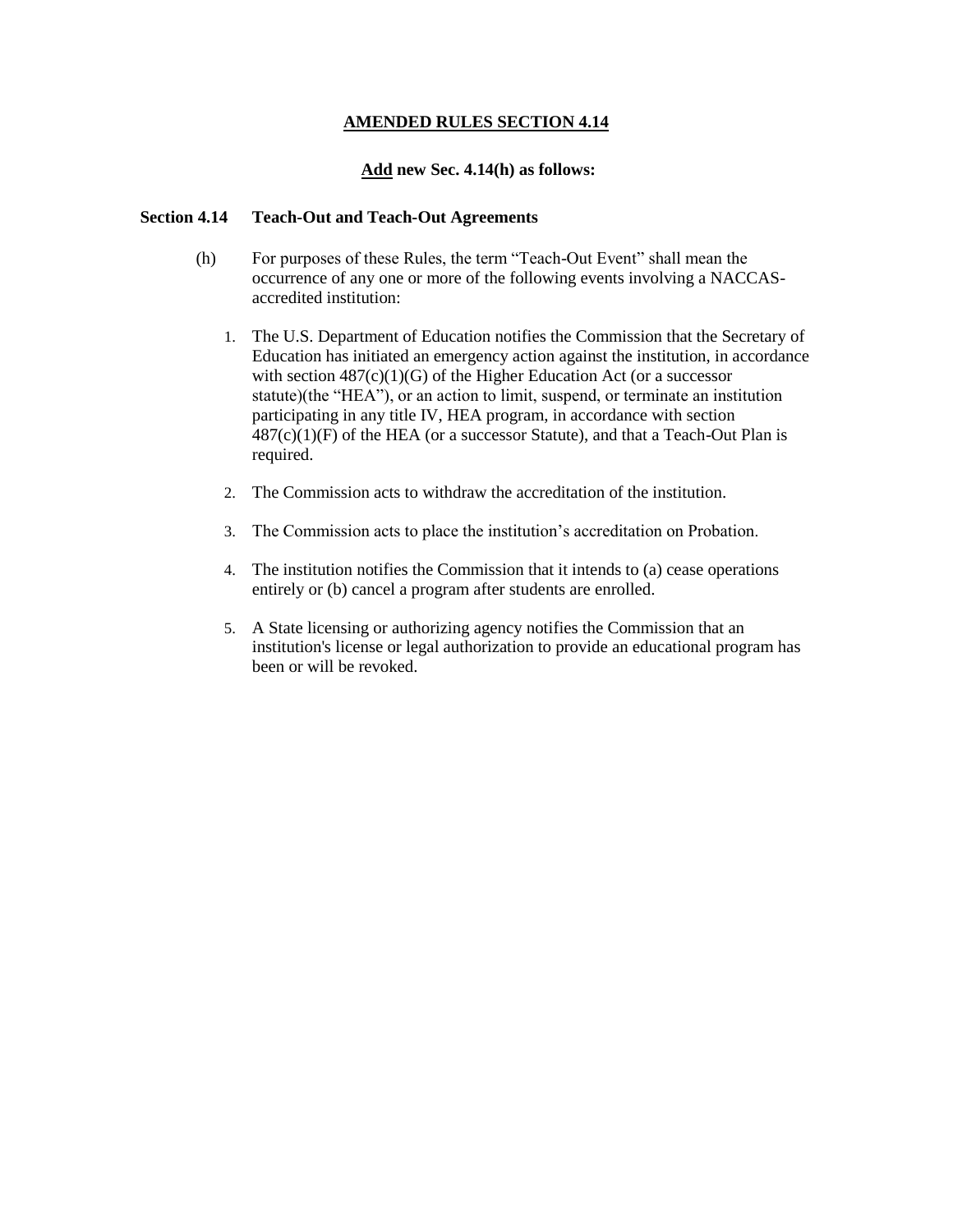### **Replace Section 4.15 with the following:**

### **Section 4.15 Commission Action on Substantive Changes**

With respect to applications for substantive changes under this Part, the record for the application will be taken up and considered by the full Commission.

- (a) The Commission may receive recommendations from the Executive Director and/or a designated committee.
- (b) The full Commission may approve the change, and continue the institution's accreditation or take any of the actions set out in Part 8 of these *Rules.* Such approval may be given prior to the effective date of the change for which approval by the Commission is sought; provided, however, that:
	- (1) Such approval shall be subject to such stipulations as the Commission shall deem appropriate (including the stipulation that change occur not later than a fixed date); and
	- (2) The effective date of such approval shall be the date on which such stipulations are met, and shall in no case be retroactive.
- (c) Deny Approval: A denial of approval of a change under this Part is appealable in accordance with Part 9 of these *Rules*.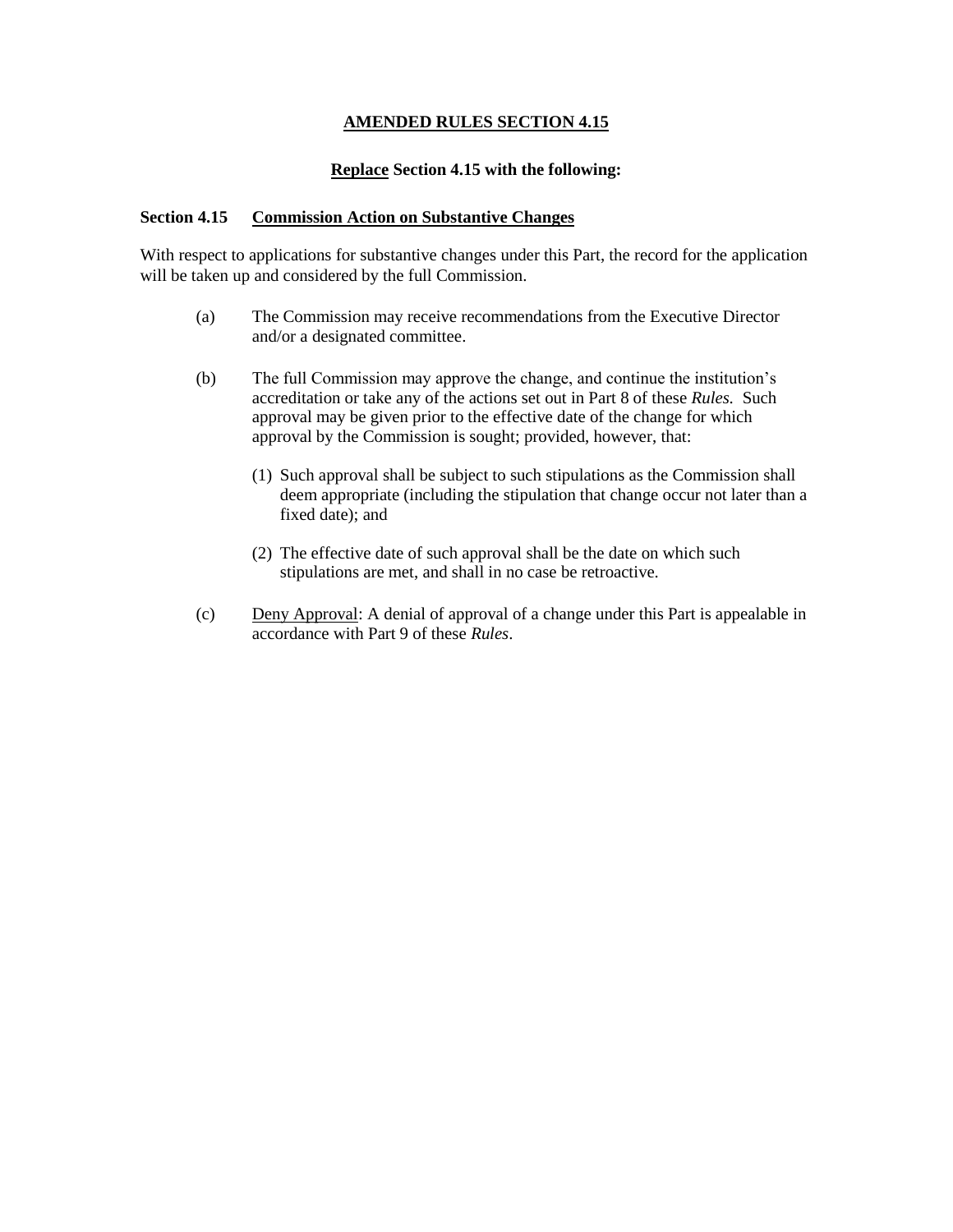# **Add new Section 4.16(f) as follows:**

# **Section 4.16 Definitions of Non-Substantive Changes**

(f) Changes to the official contact person for the institution.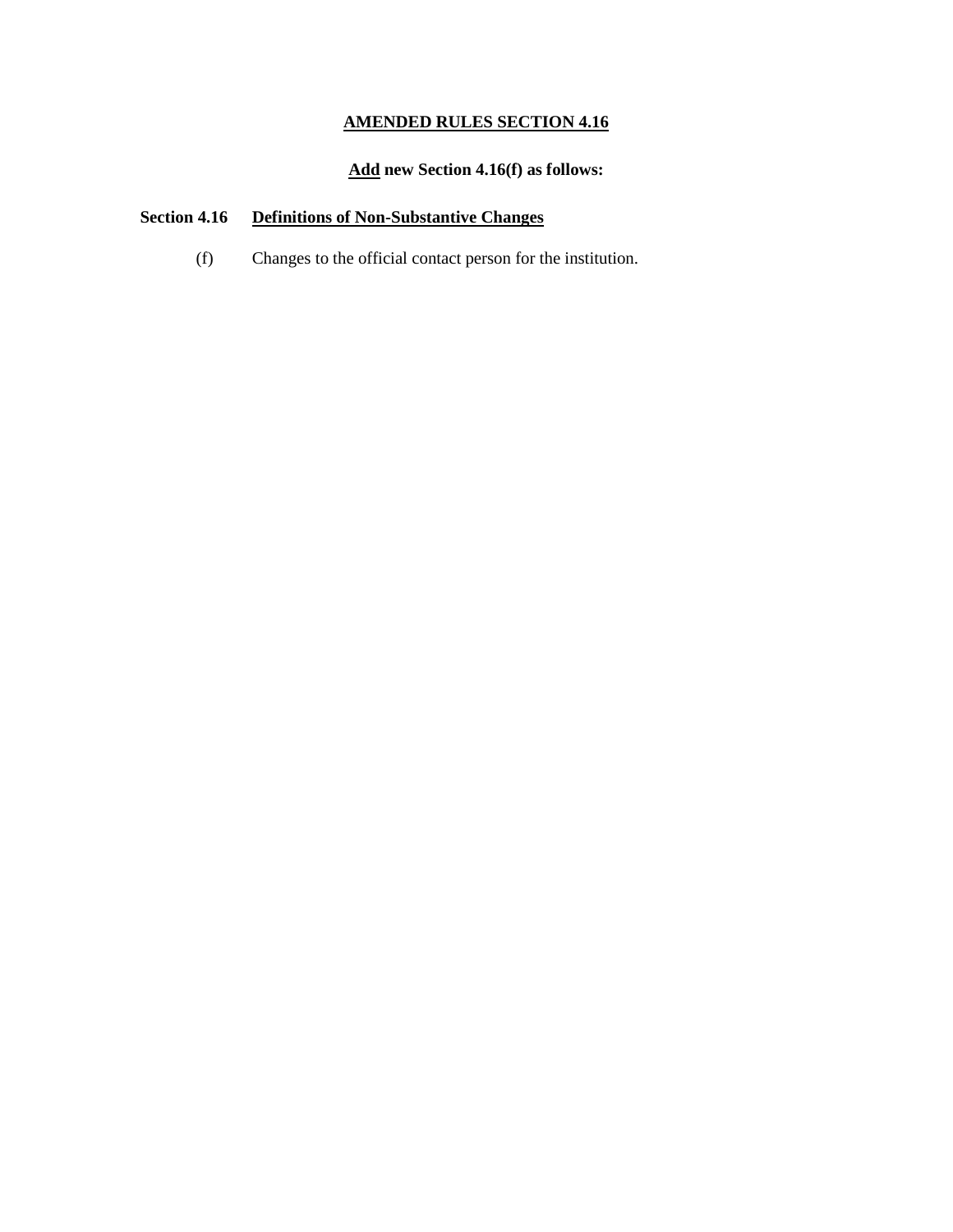## **AMENDED RULES SECTION 10.0(a)**

### **Replace Section 10.0(a) with the following:**

### **Section 10.0 Publication of Proposed Material Changes**

(a) The Commission shall publish in the NACCAS newsletter (or in any other mailing distributed to all accredited schools and the NACCAS mailing list) all proposed material changes in its Standards and Criteria, *Rules of Practice and Procedure*, policy statements, any other document which contains requirements or procedures with which a school must comply in order to secure and/or maintain accredited status. Interpretation of existing Standards and Criteria, *Rules of Practice and Procedure* and other documents need not comply with the requirements of Part 10. The Commission shall also publish, in advance of Commission action, the names of schools seeking initial accreditation, renewal of accreditation, or approval of Additional Locations.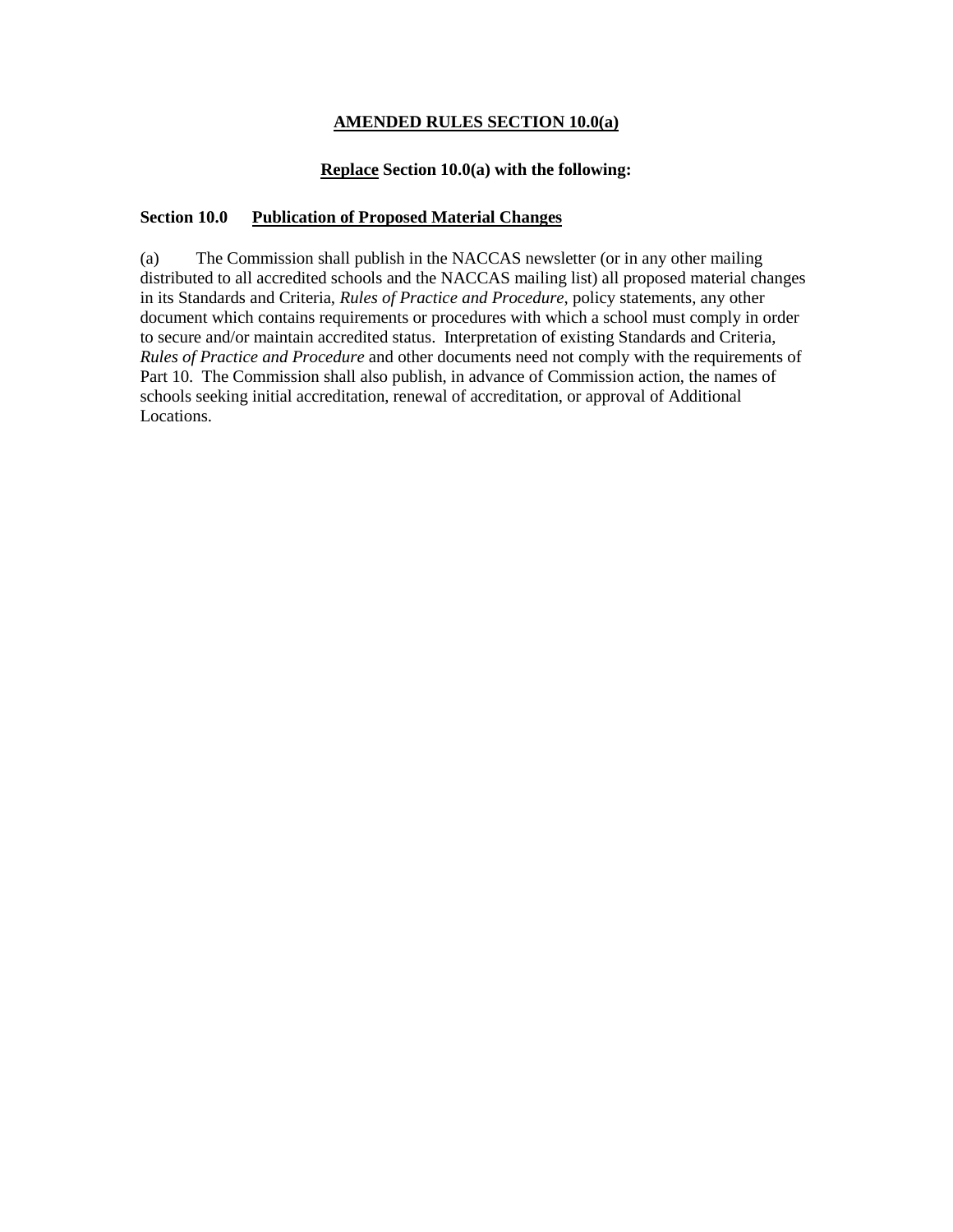# **Replace Section 10.5 with the following:**

# **Section 10.5 Petitions for Variance**

The Commission shall accept for consideration at its regular meetings where accreditation actions are taken, petitions for variance of these *Rules of Practice and Procedure*, the Appendices to these Rules or NACCAS' Policies filed by a school. If a school wishes to petition the Commission for a variance from these *Rules of Practice and Procedure*, the Appendices or NACCAS' Policies it shall do so by filing with the Executive Director, in writing, a Petition for Variance. Such petition shall cite the specific section of these *Rules of Practice and Procedure*, the Appendices or NACCAS' Policies from which a variance is sought. It shall include an explanation of all factors and considerations to support the variance sought. A petition needs to be submitted at least forty-five (45) days prior to the Commission meeting where it is to be considered. The petitioning school may also request to personally appear before the Commission to argue in support of the Petition for Variance.

Decisions by the Commission on a Petition for Variance shall be made in the same procedural manner as other accrediting actions of the Commission.

The denial of a Petition for Variance is not appealable.